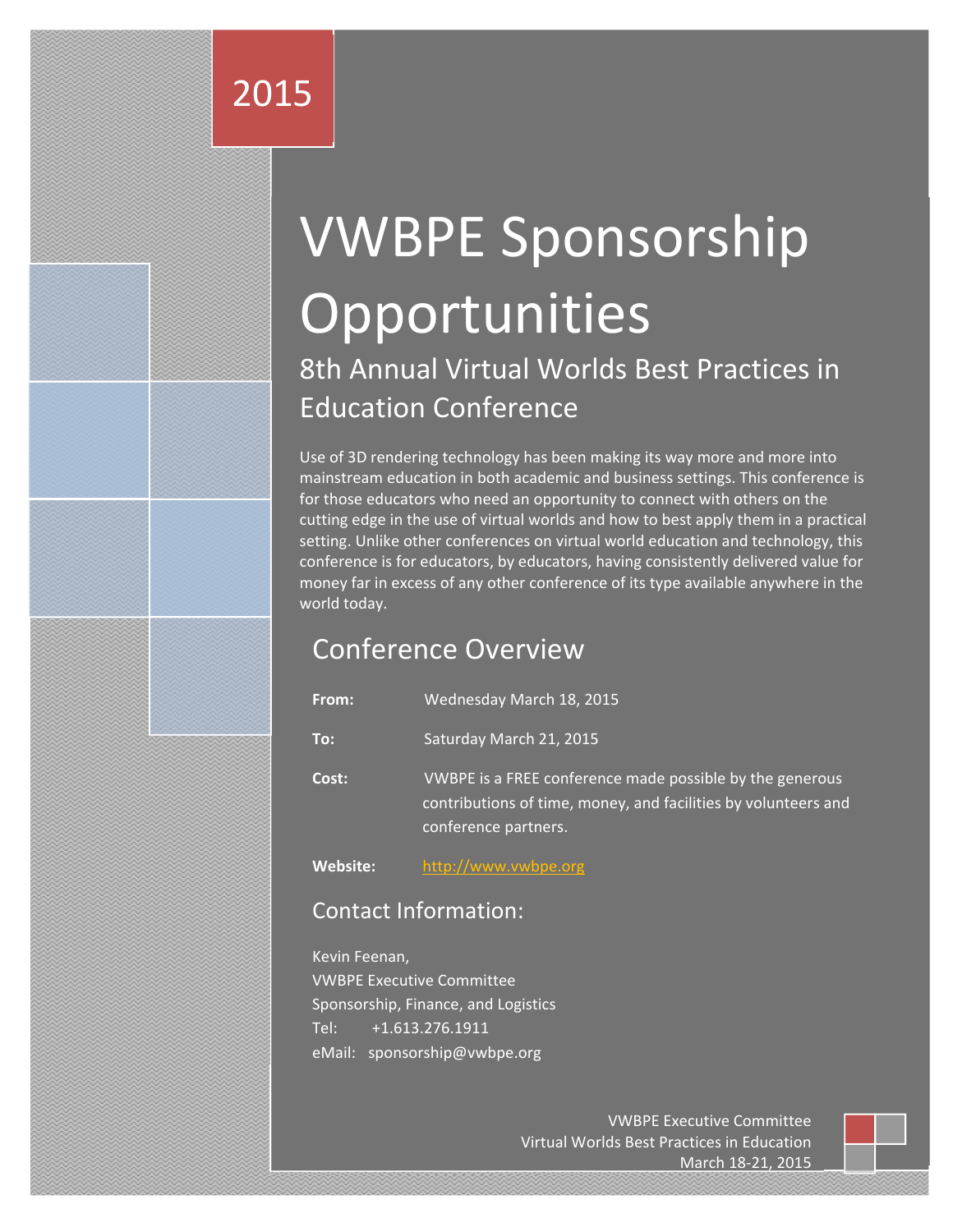

#### **VWBPE Background**

Use of 3D virtual technology has been making its way into mainstream education, non‐profit and business settings. This 8<sup>th</sup> Annual Virtual Worlds Best Practices in Education Conference (VWBPE15) is the definitive event bringing together educators/trainers, practitioners, administrators and policy makers from around the world to present, discuss and review ongoing developments in the field of 3D virtualization, its applications, and opportunities.

The conference provides a virtual venue where high quality academic papers, grassroots practical application modeling, roundtables, and discussions, will be presented to leading businesses and academics in the field of virtual collaboration. All proposals are selected through a peer-review process to ensure that all presentations represent leading edge work which is current and relevant.

John (Pathfinder) Lester stated: "I strongly believe this fantastic conference is a watershed moment for education". The recorded sessions are archived on Treet TV's Website and have drawn thousands of viewers during the past years. Similarly, blog posts, articles, wiki's, and twitters have reached thousands of more educators and related professionals around the world fostering an ongoing interest in the importance of the conference, its reach, and effects.

| Conference        | <b>Confirmed Attendees</b> | <b>Countries</b> | <b>Presentations</b> |
|-------------------|----------------------------|------------------|----------------------|
| <b>VWBPE 2009</b> | 3000                       | 25               | 75                   |
| <b>VWBPE 2010</b> | 2100                       | 65               | 170                  |
| <b>VWBPE 2011</b> | 2400                       | 95               | 200                  |
| <b>VWBPE 2012</b> | 2100                       | 90               | 150                  |
| <b>VWBPE 2013</b> | 2200                       | 65               | 100                  |
| <b>VWBPE 2014</b> | 3300                       | 75               | 80                   |

The past several conferences have attracted a growing following.

The impact of the conference will be dramatic and provide an ideal platform for advertising and sponsorship.

#### **Sponsorship**

Sponsorship provides a number of benefits to your organization during and after the conference. As a sponsor of this event, your organization can associate its name with a high profile and growing annual event. One that reaches a broad international audience, is growing in global recognition, and has become a sustainable event on an annual basis.

As a sponsor, your organization gains the following competitive advantages:

- High visibility with leaders in the field of 3D virtualization and collaboration
- Opportunities to raise brand awareness globally both during the conference and after
- Opportunities to promote your products/services through presentations and/or exhibits
- Outreach to a broad spectrum of teachers, administrators, business and government leaders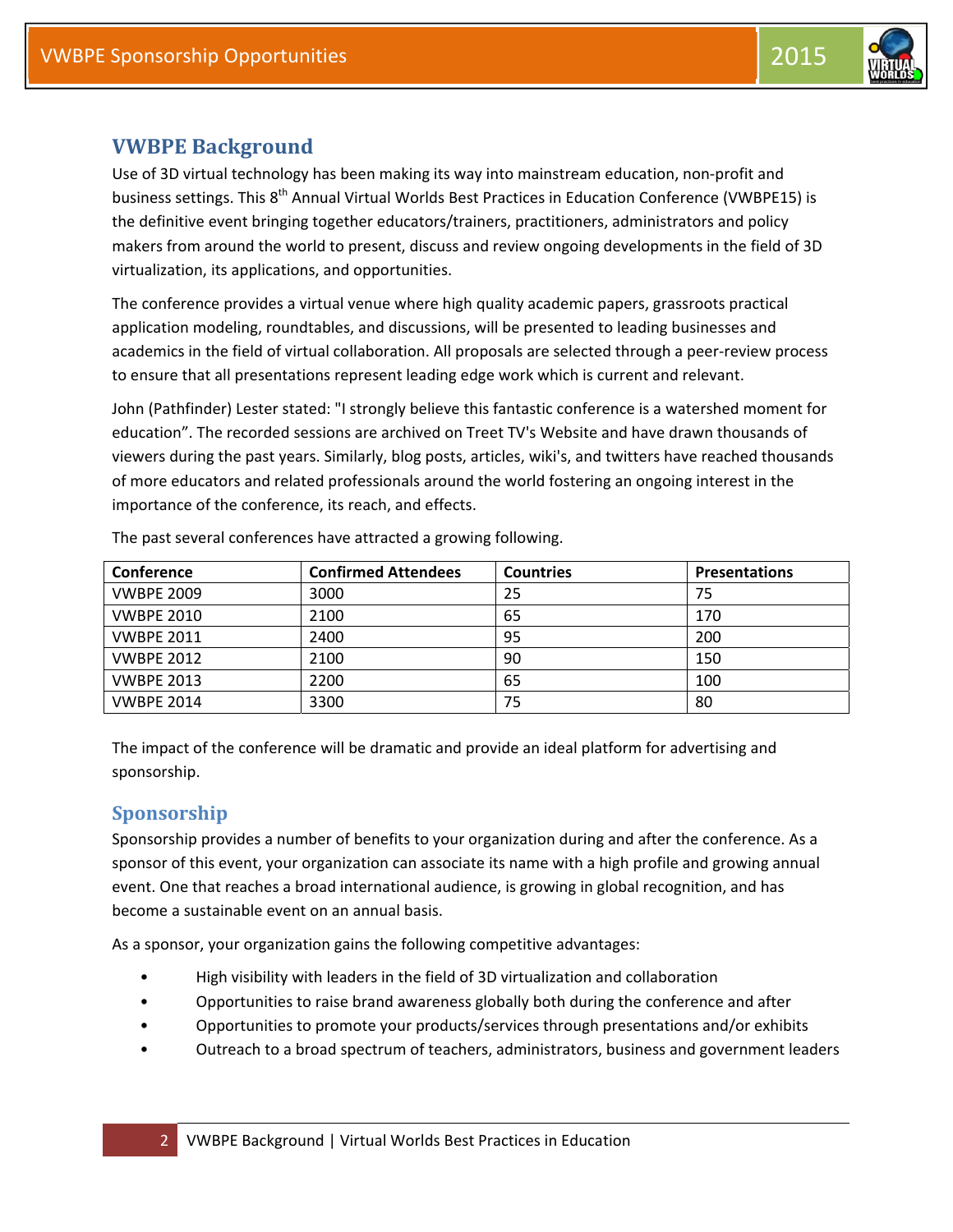

#### **Sponsorship Packages**

Our goal is to raise \$15,000 USD between December  $15^{th}$ , 2014 and March  $10^{th}$ , 2015. The funds raised will provide for venue design and set-up, high-definition and low-definition video streaming of the conference in real-time to the internet, transcription for those people who are deaf and hard of hearing, community development social activities and other incidental expenses. How much or how little of these activities depends on our sponsors.

The VWBPE Committee is asking for your support at one of three sponsorship levels Gold (\$1500), Silver (\$1000), Bronze (\$500) or Blue Ribbon (any amount under \$500).

#### **Gold Sponsor (\$1500 x 2)**

- Premier placement on Conference Homepage on VWBPE website with hyperlink
- Premier placement on Sponsor Page on VWBPE website with hyperlink
- Premier placement on Sponsor Boards throughout the venues
- Sponsor Booth in the Poster Area (see poster guidelines on the VWBPE website)
- Full Page ad on the Conference proceedings (inside front or inside back page) to be provided by the sponsor
- 15-30 second ad spot on VWBPE live streaming of conference main channel (to be provided by the sponsor).

#### **Silver Sponsor (\$1000 x 4)**

- Preferred placement on Conference Homepage on VWBPE website with hyperlink
- Preferred placement on Sponsor Page on VWBPE website with hyperlink
- Preferred placement on Sponsor Boards throughout the venues
- Sponsor Booth in the Poster Area (see poster guidelines on the VWBPE website)
- 1/2 Page ad in the Conference proceedings (back pages) to be provided by the sponsor
- 5-10 second ad spot on VWBPE live streaming of conference main channel (will be created by VWBPE film and stage crew).

#### **Bronze Sponsor (\$500 x 16)**

- Preferred placement on Sponsor Page on VWBPE website with hyperlink
- Preferred placement on Sponsor Boards throughout the venues
- Sponsor Booth in the Poster Area (see poster guidelines on the VWBPE website)
- 1/4 Page ad in the Conference proceedings (back pages) to be provided by the sponsor

#### **Blue Ribbon Community (varying amounts over \$50 and under \$500)**

- Honourable mention placement on Sponsor Page on VWBPE website with hyperlink
- General placement on Blue Ribbon Community Board in Second Life
- LD Video Sponsor mention at least once throughout the 4 days